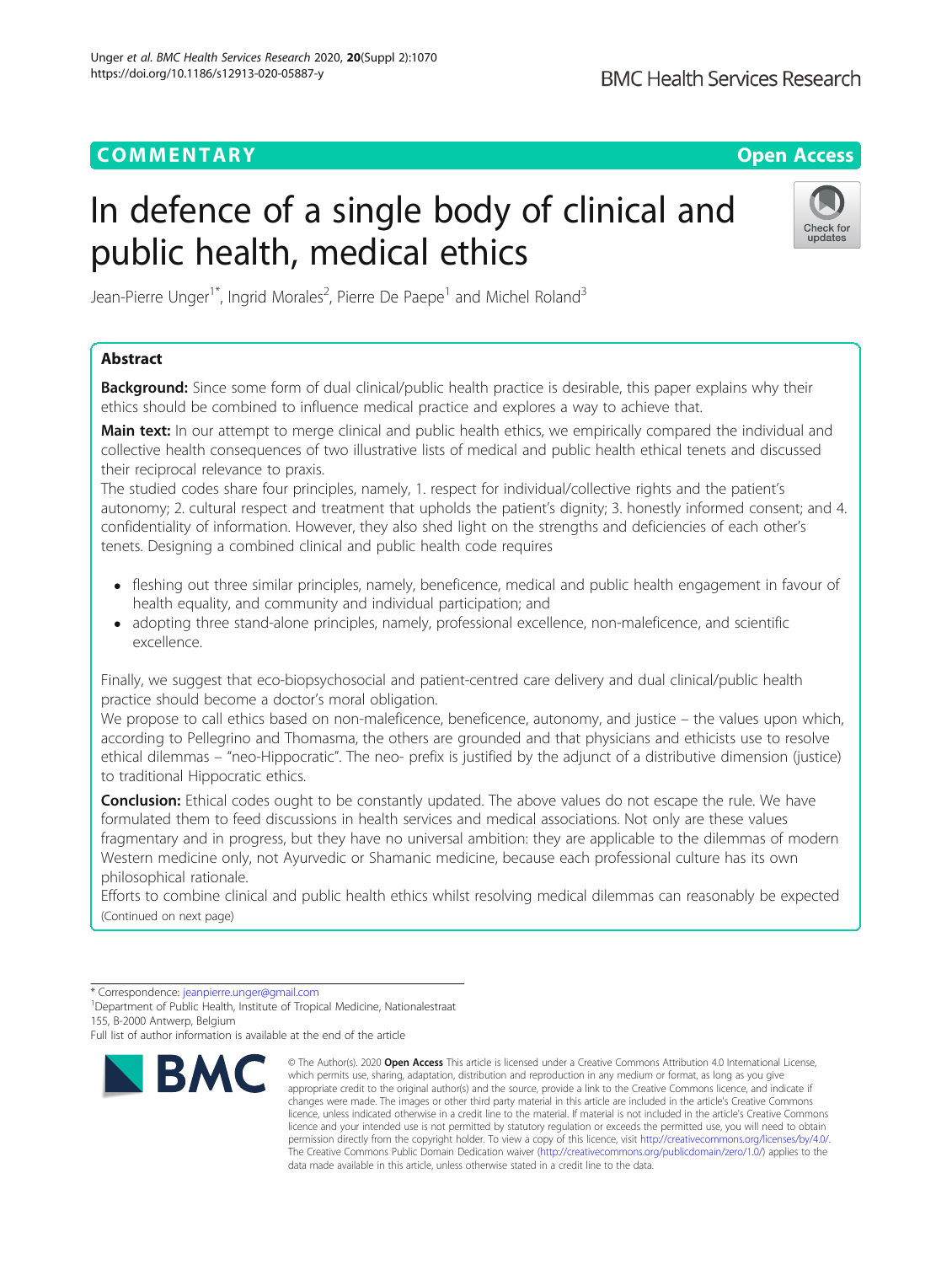#### (Continued from previous page)

to call upon the physician's professional identity because they are intellectual challenges to be associated with case management.

Keywords: Medical ethics, Public health ethics, Disease control, Clinical integration, Doctor-patient relationship

## Background

Medicine has had moral objectives alongside its technical purpose since Hippocrates. Today, the doctor's internalisation of professional values (principles guiding action) remains essential to medical practice because ethics is a motivational driver of care quality and both "regulation-and-control" systems (as in European "corporatist" healthcare states) and "command-and-control" systems (as in HMOs) are relatively ineffective in securing most patients' rights: both have shown their limits in curbing unethical practice in industrial and low and middle-income countries (LMICs) [\[1](#page-8-0)]. Physicians should thus assume ethical values as a sine qua non for their exercise of medicine. The internalisation of values is in turn favoured by the existence of clear though possibly contradictory principles, by clinical debates to reflect on the tensions between these values, and by a moral community that safeguards the dissemination of values amongst its members.

Whilst ethics is key to the profession, medical practice often reduces access to care and even causes health problems of demographic and epidemiological importance [\[2](#page-8-0)], and the contemporary political economy of care does not help matters. The increasing commoditisation of care, privatisation of health insurance, and tendency of medical culture to become materialistic are driving physicians to take self-serving clinical and public health decisions. Commercial health insurance schemes, for-profit hospitals, and disease control organisations tend to

- limit the physicians' autonomy. For instance, the U.S. health industry enforced managed care with 1.5 million white-collar workers busy limiting access to care and imposing clinical conduct on barely half as many doctors [[3\]](#page-8-0). And ahead of privatisation, public services also hobbled professional autonomy to control public expenditures, under the pretexts of evidence-based medicine (EBM) [\[4](#page-8-0)], quest for efficiency  $[5]$ , and good governance  $[6]$  $[6]$ .
- promote clinical guidelines that ignore trade-offs (effectiveness vs. efficiency; patient's security vs. autonomy; etc.) that must be agreed upon by doctor and patient: T. Greenhalgh summarised the ethical difficulties with EBM as follows: "The evidence-based 'quality mark' has been misappropriated by vested interests, …, inflexible rules and technology-driven

prompts may produce care that is management driven rather than patient centred" [[4\]](#page-8-0);

- reduce the physician's right to oppose regulations on moral grounds (the "right" of heteronomy) [\[7\]](#page-8-0);
- lobby to weaken the government's regulatory capacity in the U.S. [\[8\]](#page-8-0) and in LMICs [[1](#page-8-0), [2](#page-8-0), [9](#page-8-0)]; and
- rely inordinately on material incentives to motivate physicians. For example, managed care techniques associate income with clinical decision making and thereby stimulate commercial medical practice and a medical culture of self-interest [[10](#page-8-0), [11](#page-8-0)].
- In addition, pharmaceutical companies distribute gifts to clinicians [[10](#page-8-0)] and give salary top-ups, for instance in international disease control programmes (Global Health Initiatives).

This context is of interest here not for the strategies it could justify to improve the ethics of physicians but for the characteristics that codes of conduct for physicians must acquire in order to limit the harmful impact of materialistic culture and commercial health care financing and management on medical practices.

The twentieth century spawned a significant development in Hippocratic ethics. Since WWII, the interference of a third party (social security and commercial insurance companies) in the doctor/patient relationship has required the physicians' code of conduct to become distributive and to address access to and rationing of health care on the ground of the common good  $[12]$  $[12]$ . In the conceptual sphere, professional values have opened up to medical virtues. In 1993, Pellegrino and Thomasma discussed the importance of the physician's professional virtues for their practical reliance on ethical values  $[13]$  $[13]$ <sup>1</sup>.

Medical ethics and culture must now also adapt to progress in artificial intelligence so that medical practice can use AI most gainfully. Furthermore, physicians should give public health content to their clinical practice and clinical content to their public health practice so as to maximise their impact on collective health

<sup>&</sup>lt;sup>1</sup>They considered the following physician's virtues as transcending culture: fidelity to trust, compassion, phronesis (Aristotle's practical wisdom that is, the link between the intellectual and moral life), justice, fortitude, temperance, integrity, and self-effacement.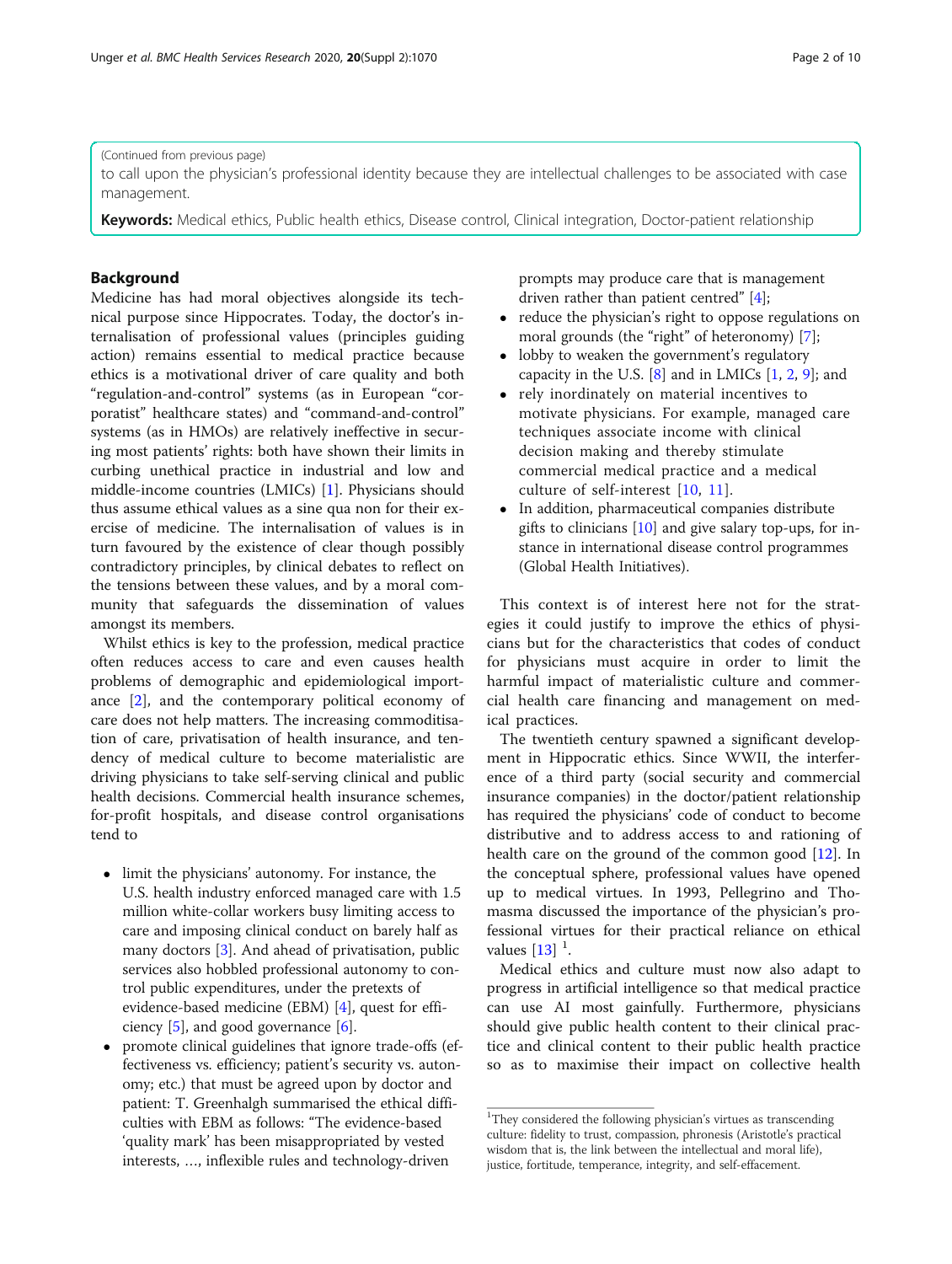whilst individualising care delivery and so be in line with eco-biopsychosocial<sup>2</sup> and patient-centred care concerns. To do so, doctors can build and lead teams; reflect on practice; educate, coach, and train; improve the organisation of their health services; coordinate and evaluate healthcare; contribute to disease and health risk control; do operational research; and lobby health policies.

When physicians practice and connect these activities, they could be called "manager physicians", although managers are traditionally defined as persons entrusted with decision-making aimed at achieving their institutions' predetermined goals. Any doctor can adopt a manager-physician role without necessarily being commissioned as such by her/his institution.

Historically, public health and medicine have been operationally and epistemologically divorced. Public health was generally defined as the science of collective care and sanitation. It addressed the control of biological and environmental, and, to a lesser extent, social and cultural health determinants by means of prevention, promotion, and standardised curative care programmes. In contrast, clinical medicine was seen as the science of individual, "discretionary" curative care. Such definitions reflected a parallel divorce between curative and preventive care practices, with prevention generally taking the form of governmentplanned collective health programmes (possibly delivered by individual physicians) and individual care being initiated at the patient's request and delivered by private entities or self-employed physicians (in Bismarkian systems such as in the French or German health systems) or by public services (in Beveridgean systems such as in the UK's National Health Service or in the Spanish Sanidad).

These divisions have, however, proved inaccurate because mass prevention programmes, from immunisation to sexual education, account for a small portion of available prevention and promotion: both should generally be custom-tailored to individual and family characteristics and thus be integrated into curative care service delivery. In High Income Countries (HICs), for instance, public health programmes address quite a broad array of conditions that require custom-tailored health risk management, e.g., obesity, smoking, drug use, dropping out of school, language development of infants, domestic violence, psychomotor development, and metabolic disease detection programmes. If these health care-dependent interventions are to be effective, they need, as a rule, to be integrated in health services where care is acceptable and accessible and material conditions (consultation time, staff workload, etc.) permit it  $[14]$ . This is far from common practice. For instance, antenatal and under-five clinics in Belgium are by and large entrusted to a general health prevention organisation, the "Birth and Child Office". In LMICs, services are much more segmented and fragmented. The Congolese health system, with its fiftyseven different (internationally-financed) disease-specific programmes, is, like most others in Sub-Saharan Africa, so plagued by bureaucratic red tape that its health services often cannot offer any decent-quality care.

If some dual clinical/public health, medical practice is desirable, the epistemic borders between medical and public health knowledge should be eliminated. Earlier in the series we therefore advocated [[15\]](#page-9-0) merging public health and medical knowledge into a single health science to enlighten professional, socially-motivated medical practice. In this article we discuss why and how the ethics of medicine and public health should similarly be combined to guide the proposed integration of medical and public health practices and to provide a common language for clinicians and public health practitioners.

We propose to call ethics based on non-maleficence, beneficence, autonomy, and justice – the values upon which, according to Pellegrino and Thomasma  $[13]$  $[13]$ , the others are grounded and that physicians and ethicists use to resolve ethical dilemmas – "neo-Hippocratic ethics". The "neo" prefix is justified by the adjunct of a distributive dimension (justice) to traditional Hippocratic ethics.

### Main text

To lay the groundwork for a proposed combined code of clinical/public health ethics to guide clinical, public health, and dual practices, we compared the tenets of two influential medical and public health ethical principles, the elements of which we deemed to be illustrative of the two fields, to come up with a single code of principles.

The medical principles were those formulated in 1994 in the BMJ  $[16]$  $[16]$  $[16]$ . They are derived in part from the Hippocratic codex. For the sake of clarity, we have numbered these tenets M1-M8:

M1. Patients' autonomy should be respected ("respect"). M2 Patients have the right to refuse or choose their treatment ("respect" supposes "informed consent"). M3 The patient (and the person treating the patient) has the right to be treated with dignity ("patient's dignity").

M4 Practitioners should act in the patient's best interest ("beneficence").

M5 First, do no harm" ("non-maleficence"). M6 In treatment and diagnosis, practitioners should aim to distribute scarce health resources according to need ("fairness" or "justice").

 $^{2}$ The prefix "eco-" adds a dimension of individually tailored sanitation to the concept of biopsychosocial care.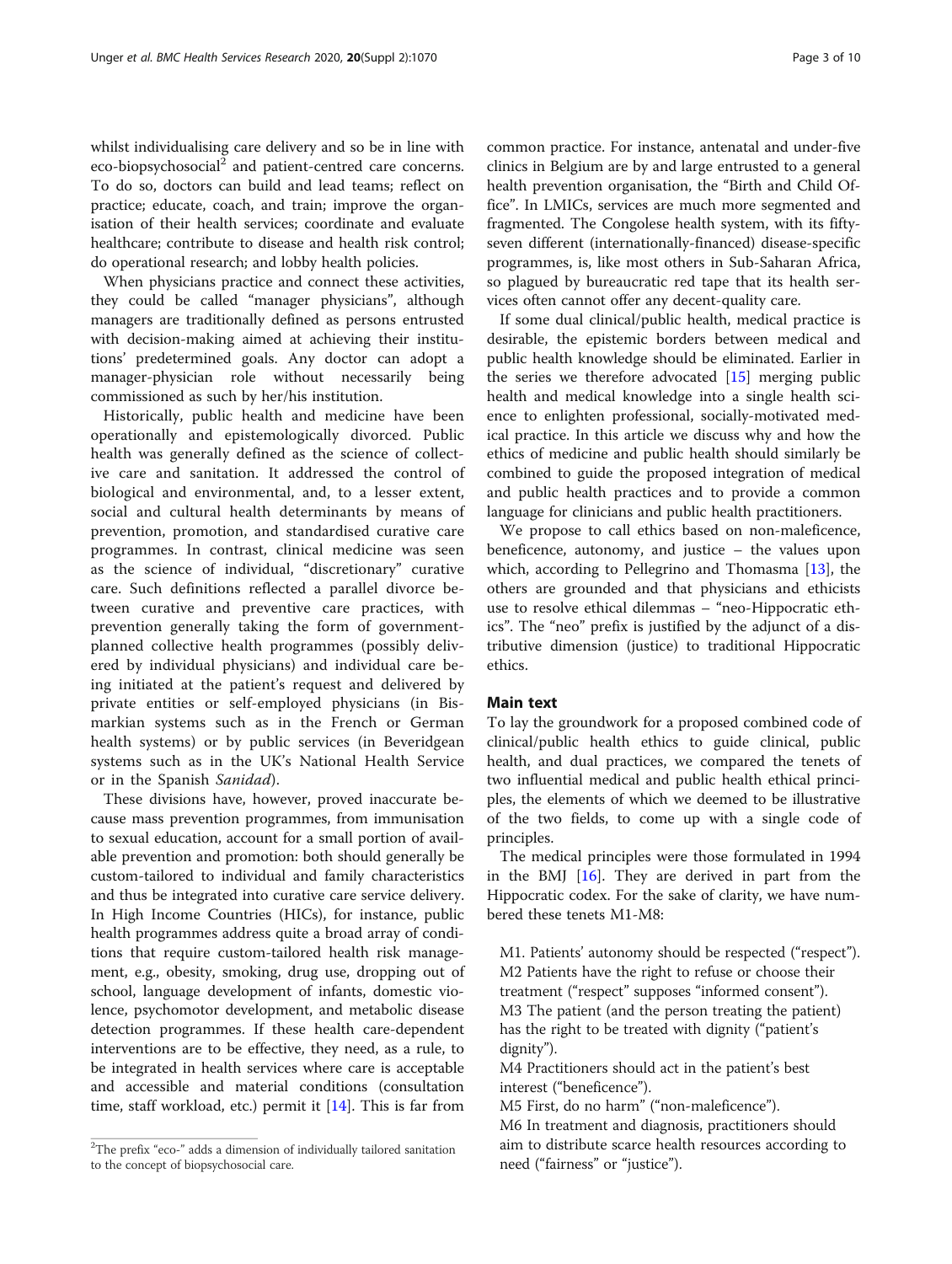M7 Patients' consent should be informed by the prevailing evidence. "Honestly informed consent" assumes that doctors should not take advantage of the information asymmetry.

M8 Information on patients should be treated confidentially ("medical secrecy").

Since these medical tenets are derived from patient's rights, they may be viewed as essentially clinical tenets.

Regarding public health ethical principles, we chose the tenets of the Public Health Leadership Society [\[17](#page-9-0)], numbering them PH(a) to PH(l).

PHa Public health should address principally the fundamental causes of disease and requirements for health with the aim of preventing adverse health outcomes (aetiological approach).

PHb Public health should achieve community health in a way that respects the rights of individuals in the community (respect for individual rights).

PHc Public health policies, programmes, and priorities should be developed and evaluated through processes that ensure an opportunity for input from community members (democracy).

PHd Public health should advocate and work for the empowerment of disenfranchised community members with the aim of ensuring that the basic resources and conditions necessary for health are accessible to all (equity).

PHe Public health should seek the information needed to implement effective policies and programmes that protect and promote health (scientific excellence). PHf Public health institutions should provide communities with the information they have that is needed for decisions on policies or programmes and should obtain the community's consent for their implementation (community participation). PHg Public health institutions should act in a timely manner on the information they have within the resources and the mandate given to them by the public (effectiveness within a mandate).

PHh Public health programmes and policies should incorporate a variety of approaches that anticipate and respect diverse values, beliefs, and cultures in the community (cultural respect).

Phi Public health programmes and policies should be implemented in a manner that most enhances the physical and social environment (health promotion in the environment).

PHj Public health institutions should protect the confidentiality of information that could harm an individual or community if made public. Exceptions must be justified on the basis of the high likelihood of significant harm to the individual or others (confidentiality of information).

PHk Public health institutions should ensure the professional competence of their employees (professional excellence).

PHl Public health institutions and their employees should engage in collaborations and affiliations in ways that build the public's trust and the institution's effectiveness (public health activism).

We matched these two lists and classified the ethical tenets as being shared, incompletely equivalent, standalone (missing from one of the lists), missing from both lists, and not a principle. To identify principles that might have been missing from both lists, we derived professionals' duties from patients' and communities' healthcare rights conceived of as per the WONCA quality-of-care criteria for general practice/family medicine [\[18](#page-9-0)]. To see their relevance to both medical and public health practice, we used illustrations drawn from the experience and knowledge gained by the authors' teams

In the event of contradictions between the clinical and public health ethics, we decided to give primacy to clinical tenets over public health ones, preferring clinical to public health terminology and clinical to public health concepts. This decision is value-based and mainly operational due to:

- the authors' fidelity to the medical, ethical tradition; and
- the quest for disease control effectiveness. Disease control programmes that entail clinical interventions (that is, the vast majority of them) are not acceptable to people unless their interventions are delivered "with care": clinical quality-of-care criteria thus ought to apply as well to public health programmes in all stages (planning, implementation, and evaluation).

The result of the comparative analysis consists of a non-exhaustive series of values set out in the subtitles of this section. They are presented to contribute to the development of ethical principles and new jurisprudence as well as systematically to enrich clinical case discussions and presentations with ethical inquiry and reflection.

## Physicians should act in the patient's and community's best interests ("beneficence") (M4)

The beneficence principle appears in the medical list only. It should apply to public health as well. Acting in a patient or community's interest is similarly incompatible with an ulterior commercial or institutional motive such as maximising profits. For instance, just as family doctors and pharmacists should keep patients and drugs separate, community medicine and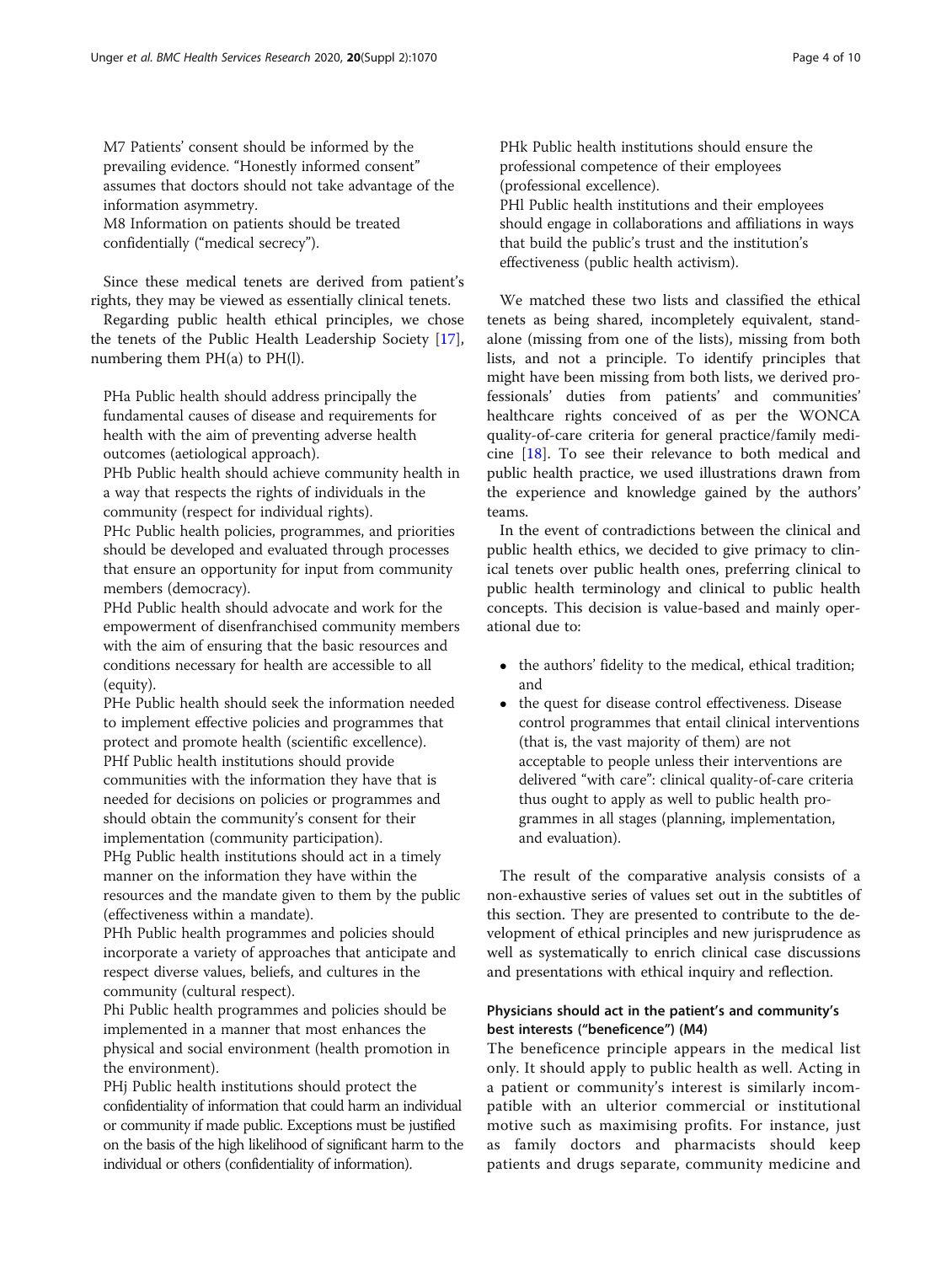public health doctors should apply public health goals whilst being extremely demanding as regards the scientific aspects of their choice of prevention (based on, for example, the efficiency of vaccination) and of potential environmental harm (when, for example, protecting children in kindergartens in rich countries from the abusive use of chemical hygiene products and disinfectants).

Whilst Beauchamp and Childress regarded beneficence as the physician's primary obligation that unifies the theory of medical ethics [\[19\]](#page-9-0), Tassano questioned the idea that beneficence might in some cases have priority over autonomy, arguing that violations of autonomy more often reflect the interests of the state or health professionals (the medicalisation of psychosocial complaints, for instance) than those of the patient [\[20\]](#page-9-0). "Today," Pellegrino and Thomasma conclude, "non-maleficence, beneficence, autonomy, and justice have become the reference tetrad par excellence that physicians and ethicists use to resolve ethical dilemmas " [[13\]](#page-8-0).

The acquisition of a distributive dimension is undoubtedly one of the most significant advances made in Hippocratic ethics, because a social justice mission is now attached to the medical profession. Accordingly, doctors are required to consider the distribution of their working time, use of the medical equipment they manage (such as ventilators in treating Covid-19 patients), and prescription of drugs paid reimbursed by the social security from an ethical angle. The conceptual and practical importance of this change permits to term "neo-Hippocratic", the contemporary medicine that is practised as an "ethical end-in-itself" and, in particular, abides by a distributive justice.

## Physicians should respect and promote individual and community autonomy in health (M1)

The medical codes that we studied provide for respecting the patient's autonomy (M1). Acting for the good of the patient or community without their participation is simply not tenable, because rights holder compliance is needed. That is even more the case when living conditions are at stake. However, not only does this tenet give the patient the right to choose her/his treatment, but it also imposes on the doctor the obligation to reinforce the patient's independence from the disease and its medical solutions. For example, endocrinologists need to teach patients how to control their diabetes with insulin depending on their skills and type of disease.

Similarly, public health programmes can hinder a community's health autonomy when, for example, they organise networks of community health workers to tackle health problems, say, common diarrhoeas or fevers, that the community effectively resolves without them. Africa is rife with such examples.

Like clinicians with patients, public health physicians must strengthen the autonomy of communities. Community autonomy in health requires the existence of mechanisms for mutual support and the exchange of experiences and information about the social, cultural, and economic determinants of health (as do Alcoholics Anonymous and other therapeutic groups). Doctors should, therefore, favour the development of such community dialogue processes and mechanisms.

## Clinicians and public health physicians should provide eco-biopsychosocial care

Neither of the two lists that we studied discusses this value. If we accept that biopsychosocial care is a patient's right, we ought to agree that the doctor has an obligation to deliver care that connects the environmental, biological, social, and psychological dimensions of diagnosis, treatment, and prevention. However, such care ought not to be given to the detriment of the patient's autonomy, for example, with undue medicalisation of psychosocial complaints. Just like clinicians, public health physicians ought to aim to deliver eco-biopsychosocial care in community medicine practice and disease/health risk control programmes.

## Physicians should provide patient-centred care. (M2, PHb, PHc)

Care is said to be "patient-centred" when

- doctors focus on persons rather than diseases, and
- care is negotiated and clinical decisions agreed on with their patients, unlike in disease-centred medical practice, where doctor-patient negotiation is an implicit fact.

Patient- or person-centredness is thus a care quality criterion that prevents medicine being paternalistic, that is, patients being treated as passive objects in therapeutic relationships.

The delivery of person-centred care specifies the patient's right to participate in therapeutic and preventive processes. It deserves to be an ethical principle because negotiating over treatment conditions the possibility of delivering eco-biopsychosocial care. To permit negotiation, the physician must be able to propose several therapeutic approaches for the same clinical problem when appropriate.

If communities and people are to adhere to public health programmes, they must also have their say (PHb). Doctor-patient negotiations on prevention are all the more necessary as it is more difficult to get people to adhere to preventive care than to secure patient compliance with prescribed treatments. This is because the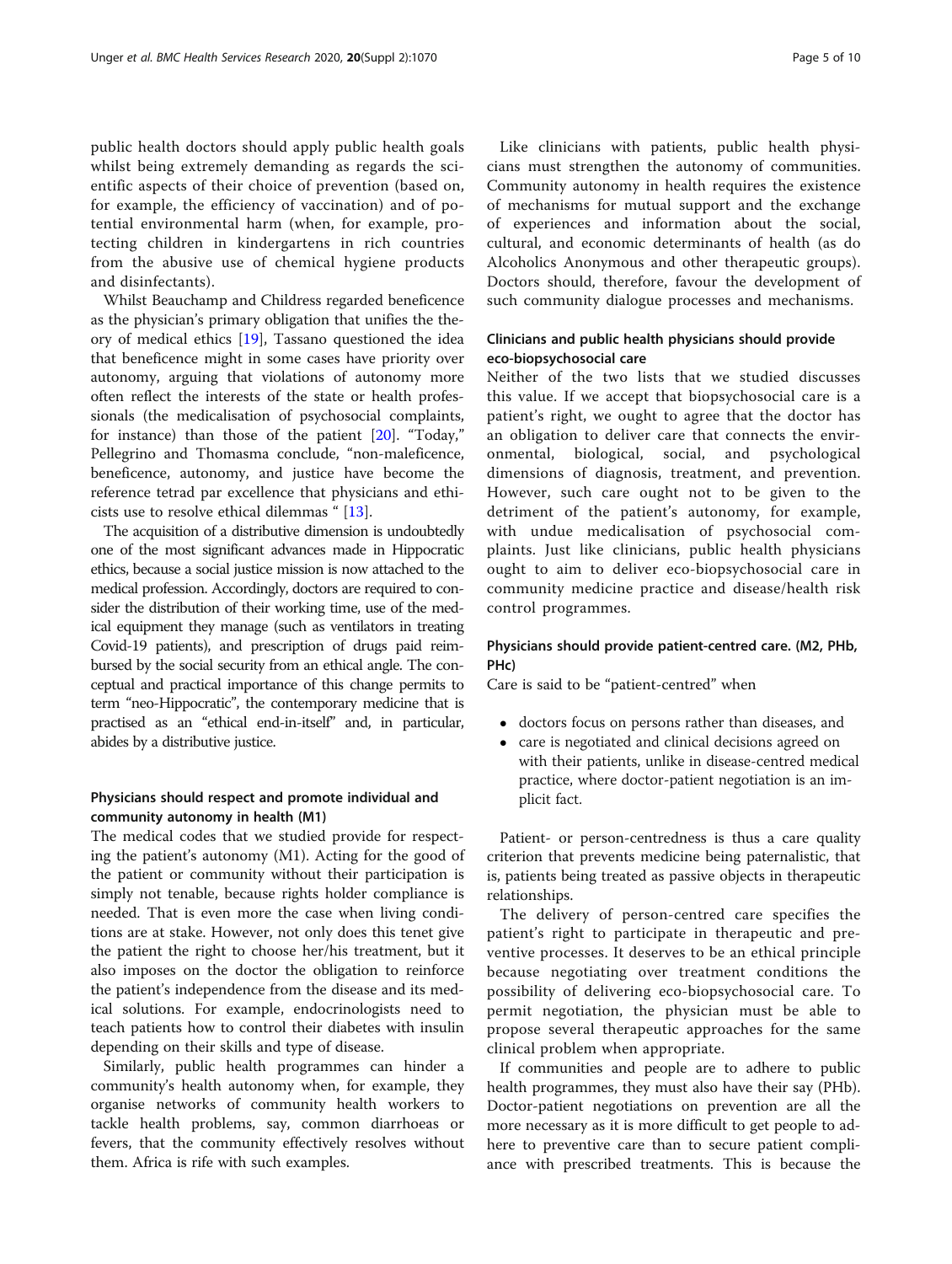personal benefits of prevention are less perceptible: avoiding suffering is delayed and benefit probability reduced, as opposed to immediate pain or fever relief in the case of an acute care prescription. In this regard, the Public Health Code correctly and pointedly provides for the right of community input in designing public health programmes (PHc).

The right to choose one's treatment and prevention has limits. The possibility of individual choice not to adhere to a programme will depend on the patients' knowledge/biases and their consequences for others. For instance, it is often reasonable to make some vaccinations compulsory to allow children into nurseries and day care. In addition, public health programmes should limit peoples' ability to harm themselves. On the other hand, nutritional programmes and age limits on access to alcoholic drinks cannot be imposed on families and individuals but are legitimate.

## Information on the patient and community should be treated confidentially (M8, PHj)

The two lists agree on this principle. Clinicians and public health doctors alike should protect the confidentiality of information that could harm an individual or community if it were made public. Health promotion and education campaigns should target communities whilst refraining from disseminating information that feeds intolerance and hatred. Exceptions to the confidentiality principle must be justified by the likelihood of harming/ protecting other individuals (e.g., in the case of sharing HIV status across services) and/or families. Notice that ensuring medical secrecy in a family medicine practice is such a challenge that some first-line services in the UK were led to abandon the use of family files. The difficulty of ensuring the anonymisation of medical data, even in public hospitals, should lead to a very restrictive policy regarding the sale of medical data by health services.

## Patient and community consent should be informed by the prevailing evidence (M7, PHf)

The medical code provides that the patient's consent to treatment be informed by the prevailing evidence, (M7) an article that is quite parallel to that provided by the Public Health Code (PHf). Just as doctors need their patients' consent, public health institutions should generally obtain each community's consent to implement programmes and provide them with the information that is needed. Likewise, governments and doctors should not take advantage of the information asymmetry in their favour to sway the outcome of the process whilst biasing the mobilisation of resources ("honesty").

WHO promoted community participation in health services as early as 1978, at the Alma Ata Conference [\[21](#page-9-0)]. Doctors can increase their effectiveness through initiatives promoting professional development and care accessibility and attempts to democratise them. Community participation is in turn contingent on a collaborative dialogue that brings together patients, community organisations, and health professionals.

Lengthy, sometimes frustrating, experiences in Costa Rica, Spain, and Burkina Faso show that dialogue amongst health professionals, health service users, communities, and public authorities requires publiclyoriented healthcare services [[22\]](#page-9-0). This is for the following reasons:

- In commercial services, patients' and communities' decisions are treated as opportunity costs to which investors may object.
- Community participation in health assumes health services' attempting to respond to patients' calls for immediate alleviation of suffering and anxiety and risk mitigation. When, as is often the case in Sub-Saharan Africa and the Andean region, public health centres deliver no medical care and are restricted to implementing disease control programmes only, no real community participation can succeed. Instead, the community becomes the target of manipulation to get it to comply with the public health programme's agenda. That is the faulty essence of social marketing applied to health programmes.

Admittedly, community participation is largely aspirational, an aspiration made necessary by the quest for effective individual and collective care and transparent public services. It is difficult to achieve and calls for long-term strategies to promote the physician's will to engage in dialogical health education and in attempts to democratise public services.

## Physicians should respect the dignity and culture of the patient, family, and community (M1, M3; PHh)

This principle is also common to the two lists. Echoing the individual's right to be treated with dignity and respect, public health programmes and policies ought to respect cultural differences as well. This means, for instance, that not only should Yemeni and Pakistani women be seen by female physicians and nurses; they should also be consulted, as far as this is possible, by a female carer who is curious about, understands, and respects community values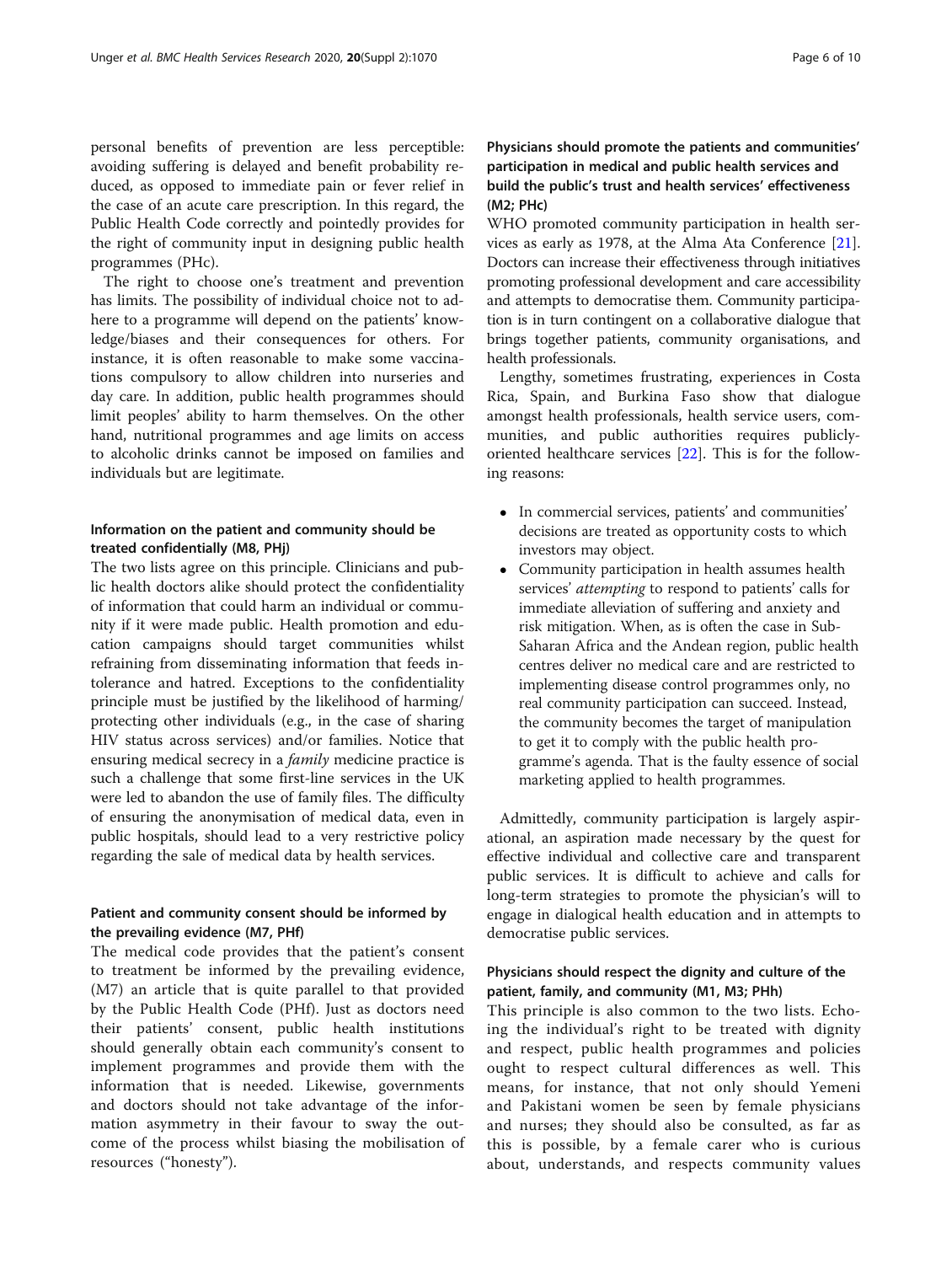and behaviours. This assumes that health professionals receive training in social anthropology and languages.

## Physicians should actively pursue equality and justice in clinical and public health practice (M6, PHd and PHl)

According to principle M6, physicians should distribute resources fairly. For instance, in using generics, physicians facilitate access to treatment by reducing its cost and thus further impact collective health. By choosing an efficient therapeutic strategy, they enable compliance with the fairness and justice principle – the possibility to render to all patients what is due to them.

Paradoxically, the public health ethical list is much less ambitious than the medical one when it comes to fairness and justice. Whilst overlooking the role of public health in sectorial fairness (e.g., avoiding inequality by disease), tenet PHd focuses the professionals' efforts on promoting equitable health care for "disenfranchised community members", as if medicine were for the rich and public health for the poor. Rather, we interpret the "equitable health management" principle (PHl) as an obligation for public health doctors to strive to ensure that health resources and medical care are accessible to all (i.e., leave no one behind). The objectives of such physicians' activism need serious consideration.

Unlike some rich countries' international cooperation agencies in LMICs, most Western Europeans would probably consider fairness in providing health care to be a central government policy of ensuring social solidarity in the healthcare sector, over and above empowering community members who would be responsible for ensuring that "the basic resources and conditions for health are accessible to all". Admittedly, this commitment has weakened over time. For instance, the government's share of total health expenditures on health exceeded 80% in 17 OECD countries in 1995 and in only 11 countries today.

Consequently, we propose to reconcile public health principles (d) and (l) as follows: "Physicians should treat patients and engage in forms of collaboration and affiliation in ways that build the public's trust and health services' effectiveness and enhance the roles of the State, regions, cities, and communities in securing equitable access to professional health care." This means that a physician must urge her/his professional association to support fair health policies; equitable health systems; socially and professionally oriented (non-profit) health services; and ethical medical practice.

## Physicians should do no harm (non-maleficence principle) (M5; PHe)

Neo-Hippocratic ethics is based on the principle of benevolence. As such, it is essentially contrary to the central

principle of neoclassical economics in that it prohibits the physician's acting to maximise the profit/utility that s/he derives from clinical decisions.

The non-maleficence principle is mentioned in the medical list only (M5). The absence of such a tenet from the Leadership Society's list comes as a surprise, as we see several applications of the medical principle "do no harm" (*primum non nocere*) in public health. If we bear in mind that erroneous public health decisions can cause damage on a massive scale:

- the non-maleficence tenet keeps disease control managers from hampering indviduals' access to health care in the respective programme interventions in the available healthcare services [\[14\]](#page-8-0).
- this principle prevents public health programme managers' maximising health risk avoidance and, instead, reduces the programme's impact on the health services' resources. Except in epidemic emergencies with high case-fatality and transmission rates (as is the case with the Ebola, Covid-19, and plague epidemics), consideration for the diminishing returns of prevention should prevail in programme design: in LIC health services, for instance, very high vaccination coverage rates are generally obtained at the expense of access to other care [[23](#page-9-0)].
- this principle incites manager-physicians and public health officers to promote the flexible use of the existing programmes' medical guidelines in health services so as to avoid undermining the quality of care [\[24](#page-9-0)].

At the end of the day, prevention and health promotion programmes must be scientifically non-controversial to avoid harming patients, people at risk, and communities, especially because, unlike patients, their claim holders are persons with health risks only, and they did not ask anything of the health system efore being previously educated to do so.

## Physicians should engage in dual, medical/public health practice

Both clinical and public health doctors should engage in dual individual and collective health practices. Physicians should promote the public good whilst making clinical decisions and public health practitioners should treat the delivery of preventive and disease control programmes as an individual care activity and not as a mere mass intervention, as is generally the case [\[2](#page-8-0)]. Notice that this assumes that patients access some form of family medicine care possibly delivered, as in LMICs, by clinical officers, nurses, feldshers, or medical assistants.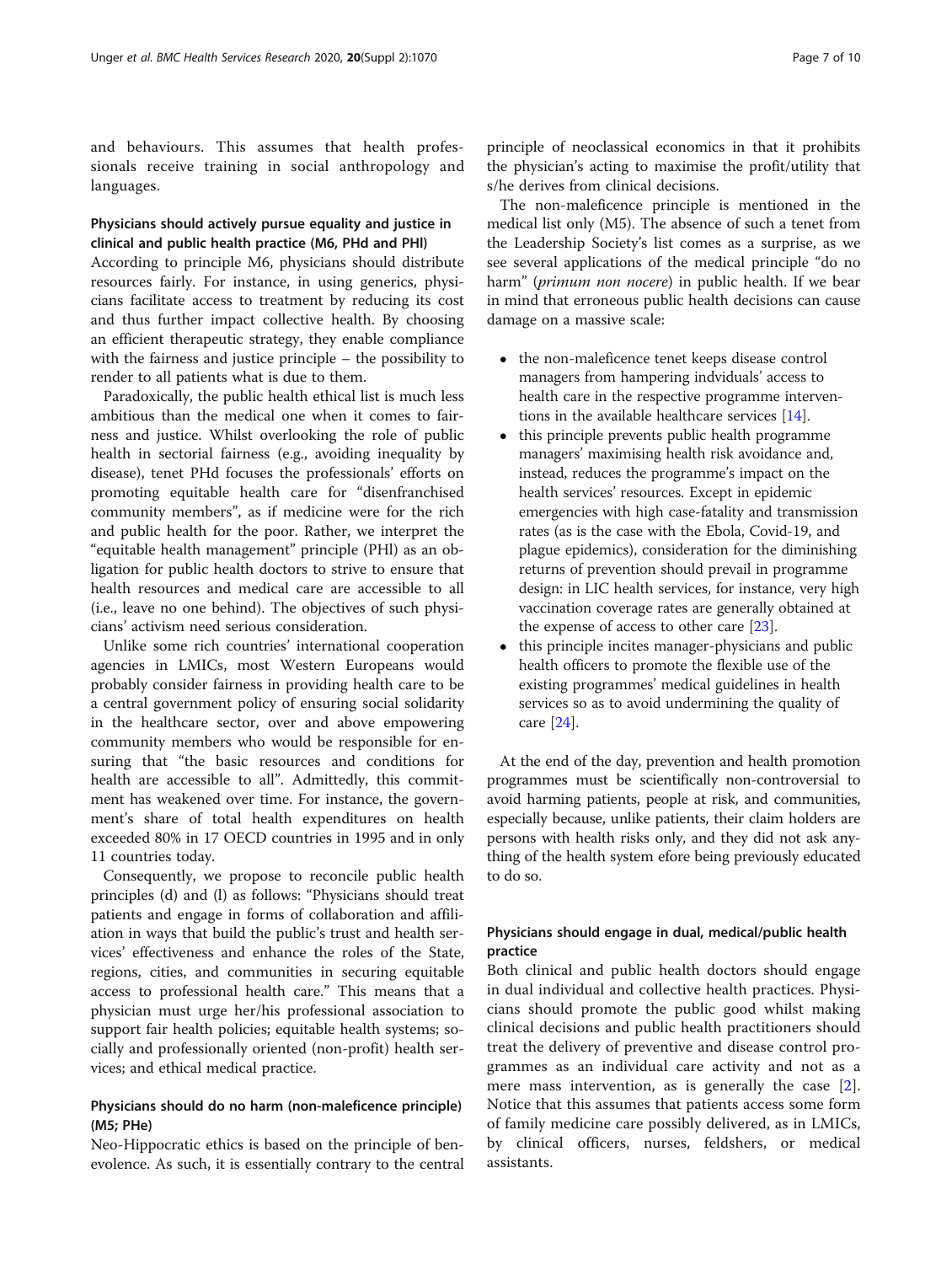## Public health physicians and clinicians should aim for professional and scientific excellence (PHk)

Whilst professional excellence is mentioned in the public health list, the medical code of ethics that we analysed does not require doctors to aim for professional excellence. This comes as a surprise, as the quest for professional excellence is a corollary of any quest for quality of care. Professionalism includes, but is more extensive than, scientific rigour. Clinical physicians must aim to be excellent professionals and not just excellent scientists for the following reasons:

- Eco-biopsychosocial clinical decision-making, negotiation with patients, and team management are a must and they largely escape scientific standardisation.
- Physicians cannot apply the recommendations of EBM blindly; they have to adapt the use of evidence based clinical guidelines to the particular conditions and values of their patients, inasmuch as guideline design is often dictated by a commercial rationale and guidelines do not lend themselves to the therapeutic management of multiple pathologies [\[4\]](#page-8-0).
- Physicians should improve their problem-solving capacities with approaches that allow lifelong learning from their own unavoidable failures and mistakes, i.e., reflective techniques that link clinical performance evaluation to re-organising services and setting priorities in continuing medical education.
- Doctors must utilise the highest manual, behavioural, and communication skills.

In parallel, managing disease control programmes requires professional skills to address multiple political, social, and economic constraints and to enhance doctors' problem-solving capacities and their ability to deliver quality care, especially when disease control programmes are integrated in health services. Notice that several circumstances justify not integrating epidemiological control programmes into health services: in cases of vector control; the control of diseases too rare for generalists to acquire the necessary skills; outreach to specific risk groups, e.g. commercial sex workers or drug addicts; or the control of epidemiological emergencies, for instance.

## Implementing the aetiological versus symptomatic approach to health problems (PHa) is a non-principle

Tackling the tension between addressing aetiology and symptoms is a challenge that encompasses an array of complex issues including the effectiveness, efficiency, and cost of care. Clinical and public health doctors should not systematically base solutions to individual or collective health problems on the aetiology of the disorder; the identification of a pathological agent is not

always the basis for a clinical treatment or public health intervention. For instance, for the sake of efficiency, GPs, paediatricians, and disease control programmes most often do not need a differential diagnosis for diarrhoea because in children, the symptomatic treatment is generally effective without having to identify its micro-

As the above comparison shows, the medical code we propose builds on

- principles common to individual/clinical and collective/public health medicine, i.e., respect for individual and community rights,<sup>3</sup> dignity, autonomy, and culture; honestly informed consent; and confidentiality of information.
- other principles with possibly incomplete equivalence need to be fleshed out: beneficence needs to be backed up by the concept of ecobiopsychosocial and patient-centred care; medical and public health activism should not just strengthen institutions, but must promote equality in health care delivery as well; and community participation ought to address health service management and community autonomy jointly.
- some stand-alone principles ought to be extended to address both medical and public health practices, namely, professional and scientific excellence and non-maleficence. Self-growth must also be an important underlying concern of professional excellence and medical education.

## Conclusion

biological agent.

Efforts to combine medical and public health ethics in the on-the-ground delivery of health services (not just by pronouncements of professional associations) can and will inspire a much-needed more ethical dual practice. Still, combined medical and public health ethical principles are more demanding than mere medical values, mainly because they expand the physician's responsibility to work for collective health when in clinical practice and to deliver individual care when in public health practice. Actively advocating for public health standards in case reviews will boost doctors' interest in professional ethics whilst becoming an intellectual challenge that calls upon doctors to question their practice in the name of their professional identity.

Ethical codes must be constantly updated, and this applies to the principles stated above. We have revised them so as to encourage discussions in all health services and medical associations. Not only are these values still largely not implemented (though partly, in progress), but

<sup>&</sup>lt;sup>3</sup>Note that all rights pertain to individuals. Collective rights are nowadays accepted, but are not in the covenants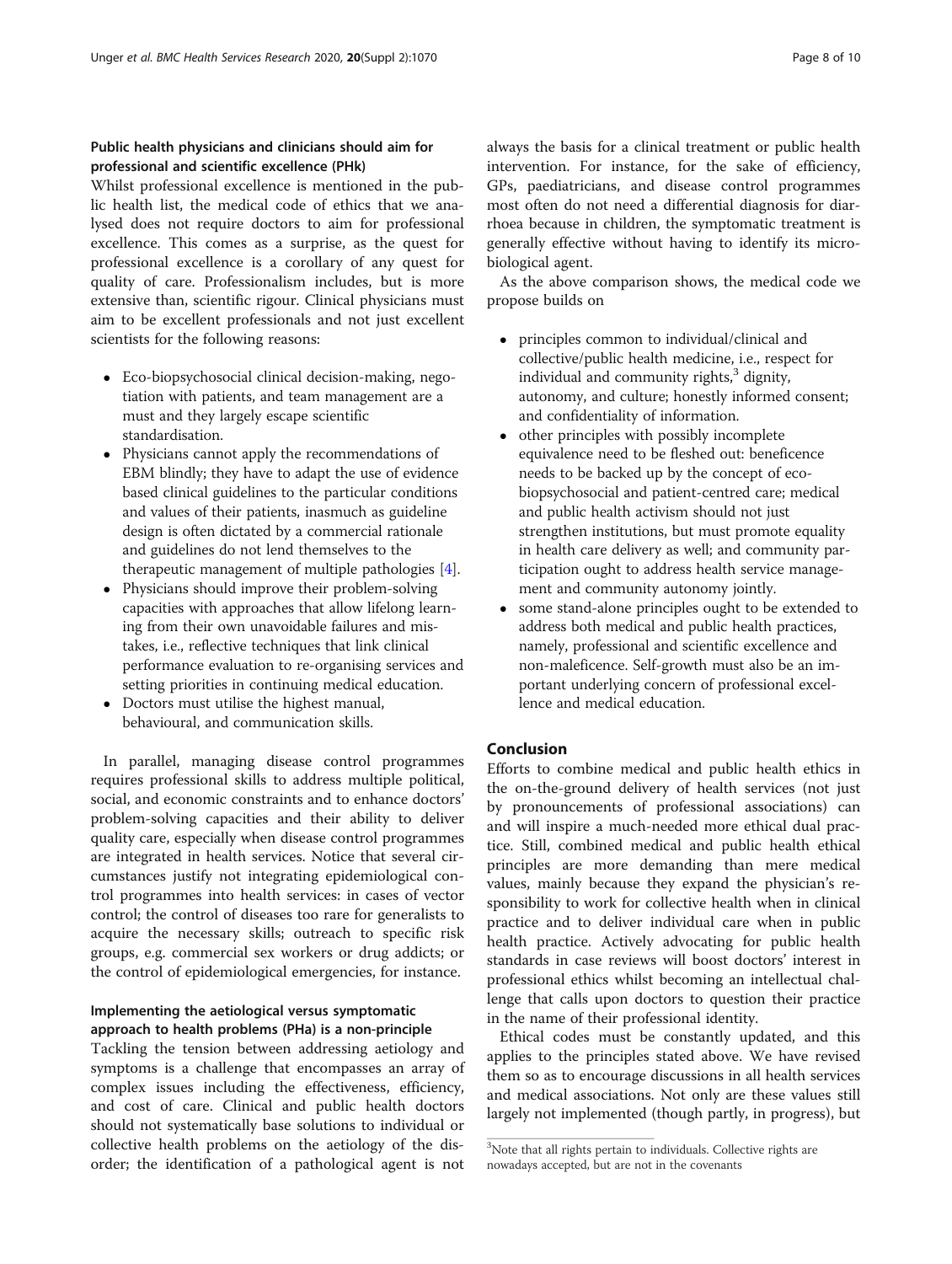<span id="page-8-0"></span>they have yet to become part of a universal ambition. Avoiding ethnocentrism, we have formulated principles that address the dilemmas of modern Western medicine only, not those of Ayurvedic or Shamanic medicine, because each professional culture has its own philosophical rationale.

The implicit doctor-patient contract has increasingly been reduced to a commercial transaction, partly because most third-party payers in direct settlement schemes tend to limit their intervention to payments and profit is the motive. Adherence to neo-Hippocratic, clinical, and public health tenets as proposed here assumes that legal and payment arrangements must be implemented benevolently and compassionately, that is, with a show of respect for the dignity and human rights of patients and communities. In Deuteronomy, a combined contractual and emotional relationship is called "an alliance", a term that could apply to the implicit clinician doctor-patient and public health doctorcommunity contracts discussed here.

Indeed ethical reflection does not suffice to guarantee ethical medical practice. Sufficient professional autonomy is required, and this autonomy paradoxically demands a contract and effective regulation and control. What is more, political actions are needed to make national and international health care regulation, financing, and control independent of economic forces, for in controlling health service management, economic actors impose an anti-Hippocratic, commercial rationale on medical practice. On the contrary, health services must come up with explicit strategies to enhance the morality of physicians' behaviour. The existence of an updated code of professional conduct is a necessary but insufficient condition for their decent practice.

#### **Abbreviations**

EBM: Evidence-Based Medicine; GP: General Practitioner; HMO: Health Maintenance Organization; LMIC: Low and Middle Income Countries; WONCA: World Organization of National Colleges, Academies and Academic Associations of General Practitioners/Family Physicians

#### Acknowledgements

We are much indebted to Prof. Claudio Schuftan (Johns Hopkins School of Public Health), Prof. Em. Nuria Homedes (Associate Professor Em., School of Public Health, The University of Texas, El Paso) and Doctor Charles Boelen (Former WHO Geneva programme coordinator in human resources for health) for their valuable comments and criticisms, as well as Gabrielle Leyden for her editing and proof-reading. No error may be attributed to them.

#### About this supplement

This article has been published as part of BMC Health Services Research Volume 20 Supplement 2, 2020: "The Physician and Professionalism Today: Challenges to and strategies for ethical professional medical practice". The full contents of the supplement are available online at [https://bmchealthservres.](https://bmchealthservres.biomedcentral.com/articles/supplements/volume-20-supplement-2) [biomedcentral.com/articles/supplements/volume-20-supplement-2.](https://bmchealthservres.biomedcentral.com/articles/supplements/volume-20-supplement-2)

#### Authors' contributions

The author(s) read and approved the final manuscript.

#### Funding

Publication of this supplement is funded by the Institute of Tropical Medicine, Antwerp, Belgium.

#### Availability of data and materials

Data sharing is not applicable to this article as no datasets were generated or analysed during the current study.

#### Ethics approval and consent to participate

Not Applicable (this manuscript does not involve human participants, human data or human tissue).

#### Consent for publication

Not Applicable (this manuscript does not contain any individual person's data).

#### Competing interests

The authors declare that they have no competing interests.

#### Author details

<sup>1</sup>Department of Public Health, Institute of Tropical Medicine, Nationalestraat 155, B-2000 Antwerp, Belgium. <sup>2</sup>Office de la Naissance et de l'Enfance, French Community of Belgium, Chaussée de Charleroi 95, B-1060 Brussels, Belgium. <sup>3</sup>Département de Médecine Générale, Université Libre de Bruxelles, Route de Lennik, 808, BP 612/1, B-1070 Brussels, Belgium.

#### Published: 9 December 2020

#### References

- 1. Schuftan C, Unger JP. The Rockefeller Foundation's 'Public stewardship of private providers in mixed health systems:' a point-by-point critique. Soc Med. 2011;6:2.
- 2. Unger JP, Morales I, De Paepe P, Roland M. A Plea to Merge Clinical and Public Health Practices. Reasons and consequences. Forthcoming, as part of BMC Health Services Research Volume 20 Supplement 2, 2020: "The Physician and Professionalism Today: Challenges to and strategies for ethical professional medical practice." The full contents of the supplement are available online at [https://bmchealthservres.biomedcentral.com/articles/](https://bmchealthservres.biomedcentral.com/articles/supplements/volume-20-supplement-2) [supplements/volume-20-supplement-2.](https://bmchealthservres.biomedcentral.com/articles/supplements/volume-20-supplement-2)
- 3. Moses H III, Matheson DHM, Dorsey ER, George BP, Sadoff D, Yoshimura S. The anatomy of healthcare in the United States. JAMA. 2013;310(18): 1947–64.
- 4. Greenhalgh T, Howick J, Maskrey N. Evidence based medicine: a movement in crisis? BMJ. 2014;348:g3725. Available. <https://doi.org/10.1136/bmj.g3725>.
- 5. Segall M. District health systems in a neoliberal world: a review of five key policy areas. Int J Health Plan Man. 2003;18:S5–S26.
- 6. Grindle MS. Good enough governance revisited. Development Policy Rev. 2007;25(5):553–74.
- 7. Rawls J. A theory of Justice. Cambridge: The Belknap Press of Harvard University Press; 1999.
- 8. Himmelstein DU, Ariely D, Woodlander S. Pay-for-performance: toxic to quality? Insights from behavioral economics. Int J Health Serv. 2014;44(2): 203–14.
- Soors W, De Paepe P, Unger JP. Management commitments and primary care: another lesson from Costa Rica for the world? Int J Health Serv. 2014; 44(2):337–53.
- 10. Ross JS, Lackner JE, Lurie P, Gross CP, Wolfe S, Krumholz HM. Pharmaceutical company payments to physicians: early experiences with disclosure laws in Vermont and Minnesota. JAMA. 2007;297(11):1216–23. [https://doi.org/10.](https://doi.org/10.1001/jama.297.11.1216) [1001/jama.297.11.1216.](https://doi.org/10.1001/jama.297.11.1216)
- 11. Bekelman JE, Li Y, Gross CP. Scope and impact of financial conflicts of interest in biomedical research: a systematic review. JAMA. 2003;289(4):454– 65. Available. [https://doi.org/10.1001/jama.289.4.454.](https://doi.org/10.1001/jama.289.4.454)
- 12. Pellegrino ED. Medical Ethics Entering the Post-Hippocratic Era. J Am Board Family Pract. 1988;1(4):230–7.
- 13. Pellegrino ED, Thomasma DC. The virtues in medical practice. New York: Oxford University Press; 1993.
- 14. Unger JP, De Paepe P, Green A. A code of best practice for disease control programmes to avoid damaging health care services in developing countries. Int J Health Plan Man. 2003;18:S27–39.